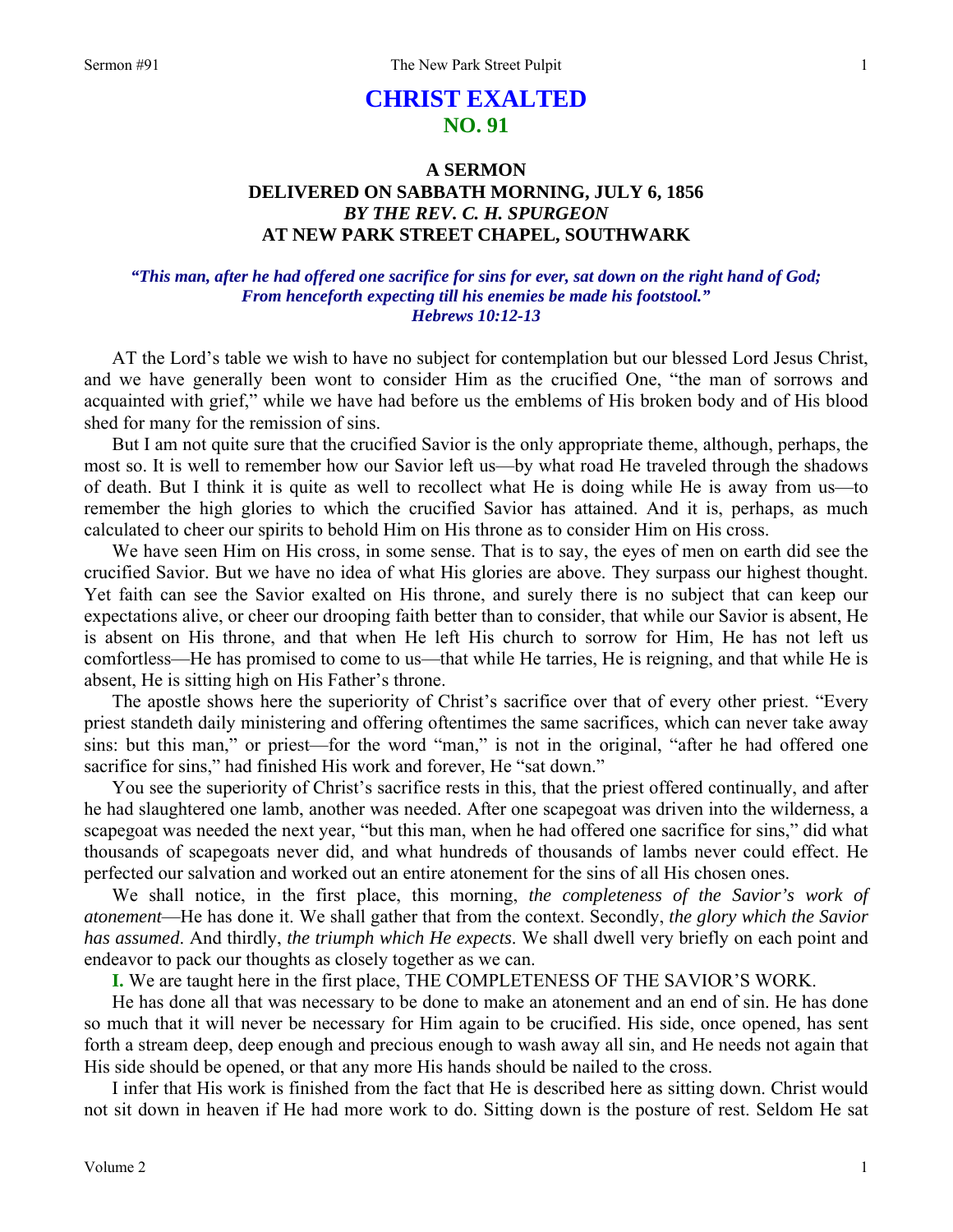down on earth. He said, "I must be about my Father's business." Journey after journey, labor after labor, preaching after preaching, followed each other in quick succession. His was a life of incessant toil.

Rest was a word which Jesus never spelled. He may sit for a moment on the well, but even there He preaches to the woman of Samaria. He goes into the wilderness, but not to sleep. He goes there to pray. His midnights are spent in labors as hard as those of the day—labors of agonizing prayer, wrestling with His Father for the souls of men. His was a life of continual bodily, mental, and spiritual labor. His whole man was exercised. But now He rests.

There is no more toil for Him now. There is no more sweat of blood, no more the weary foot, no more the aching head. No more has He to do. He sits still. But do you think my Savior would sit still if He had not done all His work? Oh! no, beloved. He said once, "For Zion's sake I will not rest until her glory goeth forth like a lamp that burneth." And sure I am He would not rest or be sitting still, unless the great work of our atonement were fully accomplished.

Sit still, blessed Jesus, while there is a fear of Your people being lost? Sit still, while their salvation is at hazard? No, alike Your truthfulness and Your compassion tell us that You would still labor if the work were still undone. Oh! if the last thread had not been woven in the great garment of our righteousness, He would be spinning it now. If the last particle of our debt had not been paid, He would be counting it down now. And if all were not finished and complete, He would never rest, until, like a wise builder, He had laid the top-stone of the temple of our salvation. No. The very fact that He sits still and rests, and is at ease, proves that His work is finished and is complete.

And then, note again, that His sitting at the right hand of God implies *that He enjoys pleasure*. For at God's right hand "there are pleasures forever more." Now, I think the fact that Christ enjoys infinite pleasure has in it some degree of proof that He must have finished His work. It is true, He had pleasure with His Father ere that work was begun, but I cannot conceive that if, after having been incarnate, His work was still unfinished, He would rest. He might rest before He began the work, but as soon as ever He had begun it, you will remember, He said He had a baptism wherewith He must be baptized, and He appeared to be hastening to receive the whole of the direful baptism of agony.

He never rested on earth till the whole work was finished. Scarcely a smile passed His brow till the whole work was done. He was "a man of sorrows and acquainted with grief," until He could say, "It is finished." And I could scarcely conceive the Savior happy on His throne if there were any more to do. Surely, living as He was on that great throne of His, there would be anxiety in His breast if He had not secured the meanest lamb of His fold, and if He had not rendered the eternal salvation of every bloodbought one as sacred as His own throne.

The highest pleasure of Christ is derived from the fact that He has become the "head over all things to his church," and has saved that church. He has joys as God, but as the man-God, His joys spring from the salvation of the souls of men. That is His joy, which is full, in the thought that He has finished His work and has cut it short in righteousness. I think there is some degree of proof, although not perhaps positive proof there, that Jesus must have finished His work.

But now, something else. *The fact that it is said He has sat down forever proves that He must have done it*. Christ has undertaken to save all the souls of the elect. If He has not already saved them, He is bound to do something that will save them, for He has given solemn oath and promise to His Father that He will bring many souls unto glory, and that He will make them perfect through His own righteousness. He has promised to present our souls unblemished and complete,

#### *"Before the glory of His face With joys divinely great."*

Well, if He has not done enough to do that, then He must come again to do it. But from the fact that He is to sit there forever, that He is no more to wear the thorny crown, that He is never again to leave His throne to cease to be king any more, that He is still to be girded by His grandeur, and His glory, and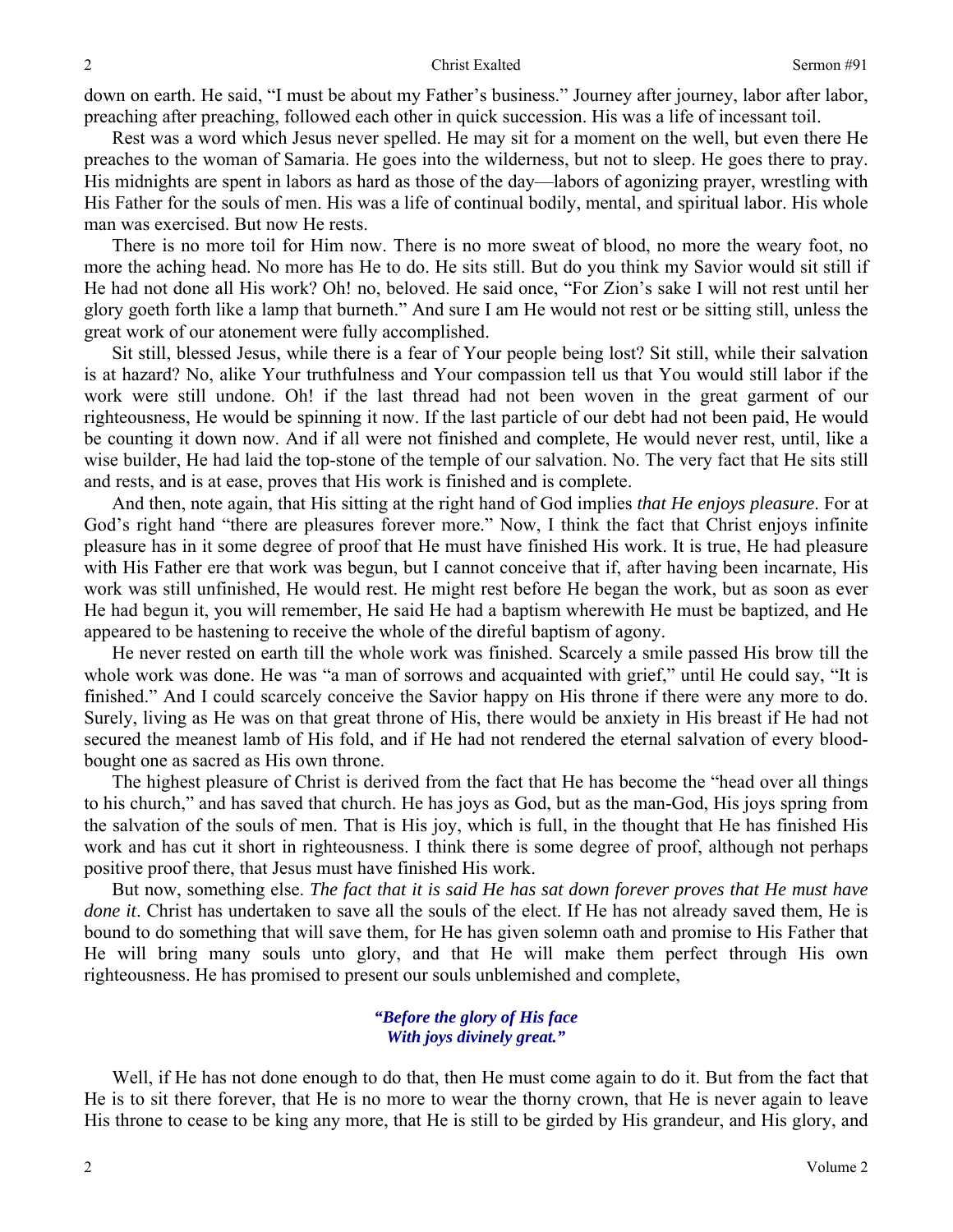sit forever there, is proof that He has accomplished the great work of propitiation. It is certain that He must have done all, from the fact that He is to sit there forever, to sit on His throne throughout all ages, more visibly in the ages to come, but never to leave it again to suffer and again to die.

Yet, the best proof is *that Christ sits at His Father's right hand at all*. For the very fact that Christ is in heaven, accepted by His Father, proves that His work must be done. Why, beloved, as long as an ambassador from our country is at a foreign court, there must be peace. And as long as Jesus Christ our Savior is at His Father's court, it shows that there is real peace between His people and His Father. Well, as He will be there forever, that shows that our peace must be continual, and like the waves of the sea, shall never cease.

But that peace could not have been continual unless the atonement had been wholly made, unless justice had been entirely satisfied, and therefore, from that very fact it becomes certain that the work of Christ must be done. What! Christ enter heaven—Christ sit at His Father's right hand before all the guilt of His people was rolled away? Ah! no. He was the sinner's substitute, and unless He paid the sinner's doom and died the sinner's death, there was no heaven in view for me.

He stood in the sinner's place and the guilt of all His elect was imputed to Him. God accounted Him as a sinner, and as a sinner He could not enter heaven until He had washed all that sin away in a crimson flood of His own gore—unless His own righteousness had covered up the sins which He had taken on Himself, and unless His own atonement had taken away those sins which had become His by imputation.

And the fact that the Father allowed Him to ascend up on high—that He gave Him leave, as it were, to enter heaven, and that He said, "Sit thou at my right hand" proves that He must have perfected His Father's work and that His Father must have accepted His sacrifice. But He could not have accepted it if it had been imperfect. Thus, therefore, we prove that the work must have been finished, since God the Father accepted it.

Oh! glorious doctrine! This Man has done it. This Man has finished it. This Man has completed it. He was the Author, He is the Finisher. He was the Alpha, He is the Omega. Salvation is finished, complete. Otherwise, He would not have ascended up on high, nor would He also sit at the right hand of God.

Christian! Rejoice! Your salvation is a finished salvation, atonement is wholly made, neither stick nor stone of yours is wanted. Not one stitch is required to that glorious garment of His—not one patch to that glorious robe that He has finished. 'Tis done—'tis done perfectly. You are accepted perfectly in His righteousness. You are purged in His blood. "By one offering he hath perfected for ever them that are sanctified."

**II.** And now, our second point—THE GLORY WHICH HE HAS ASSUMED.

"After he had offered one sacrifice for sins for ever, sat down on the right hand of God"—the glory which Christ has assumed.

Now, by this you are to understand the complex person of Christ. For Christ, as God, always was on His Father's throne. He always was God. And even when He was on earth, He was still in heaven. The Son of God did not cease to be omnipotent and omnipresent, when He came wrapped in the garments of clay. He was still on His Father's throne. He never left it, never came down from heaven in that sense. He was still there, "God over all, blessed for ever." As He has said, "The Son of man who came down from heaven, who, also," at that very moment, was "in heaven."

But Jesus Christ, as the Man-God, has assumed glories and honors which once He had not. For as man, He did not at one time sit on His Father's throne. He was a man, a suffering man, a man full of pains and groans, more than mortals have ever known. But as God-man, He has assumed a dignity next to God. He sits at the right hand of God, at the right hand of the glorious Trinity, Father, Son, and Holy Ghost, sits the person of the man Jesus Christ, exalted at the right hand of the Majesty on High.

From this we gather that the dignity which Christ now enjoys is *surpassing* dignity. There is no honor, there is no dignity to be compared to that of Christ. No angel flies higher than He does. Save only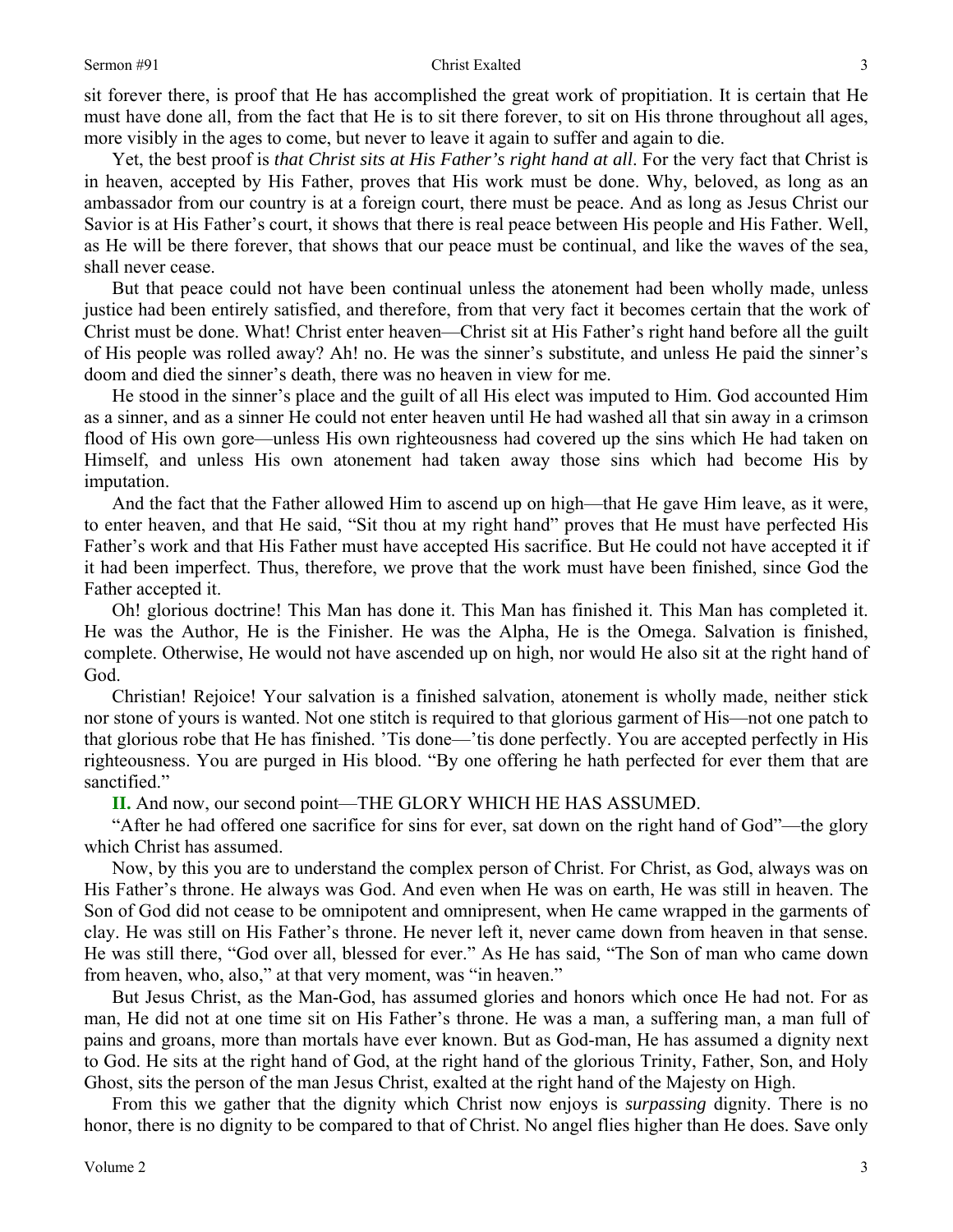the great Three-One God, there is none to be found in heaven who can be called superior to the person of the man Christ Jesus.

He sits at the right hand of God, "far above all angels, and principalities, and powers, and every name that is named." His Father "hath highly exalted him, and given him a name which is above every name, that at the name of Jesus every knee should bow, of things in heaven, and of things on earth, and of things under the earth."

No dignity can shine like His. The sons of righteousness that have turned many to God, are but as stars compared with Him, the brightest of the suns there. As for angels, they are but flashes of His own brightness, emanations from His own glorious self. He sits there, the great masterpiece of deity.

### *"God, in the person of His Son, Hath all His mightiest works outdone."*

That glorious man, taken into union with deity, that mighty Man-God, surpasses everything in the glory of His majestic person. Christian! Remember, your Master has unsurpassed dignity.

In the next place, Christ has *real* dignity. Some persons have mere empty titles, which confer but little power and little authority. But the Man-Christ Jesus, while He has many crowns and many titles, has not one tinsel crown or one empty title. While He sits there He sits not there *pro forma*. He does not sit there to have nominal honor done to Him, but He has real honor and real glory.

That Man-Christ, who once walked the streets of Jerusalem, now sits in heaven and angels bow before Him. That Man-Christ, who once hung on Calvary and there expired in agonies the most acute, now on His Father's throne exalted sits and sways the scepter of heaven—nay, devils at His presence tremble, the whole earth owns the sway of His providence, and on His shoulders the pillars of the universe rest. "He upholdeth all things by the word of his power." He overrules all mortal things, making the evil work a good, and the good produce a better, and a better still, in infinite progression.

The power of the God-man Christ is infinite. You cannot tell how great it is. He is "able to save unto the uttermost them that come unto God by him." He is "able to keep us from falling, and to present us spotless before his presence." He is able to make "all things work together for good." He is "able to subdue all things unto himself." He is able to conquer even death, for He has the power of death, and He has the power of Satan, who once had power over death. Yea, He is Lord over all things, for His Father has made Him so.

The glorious dignity of our Savior! I cannot talk of it in words, beloved. All I can say to you must be simple repetition. I can only repeat the statements of Scripture. There is no room for flights. We must just keep where we ever have been, telling out the story that His Father has exalted Him to real honors and real dignities.

And once more, this honor that Christ has now received (I mean the Man-God Christ, not the God-Christ, for He already had that and never lost it, and therefore could never obtain it. He was Man-God and as such He was exalted) was *deserved* honor. That dignity which His Father gave Him, He welldeserved.

I have sometimes thought, if all the holy spirits in the universe had been asked what should be done for the man whom the King delights to honor, they would have said, Christ must be the man whom God delights to honor and He must sit at His Father's right hand. Why, if I might use such a phrase, I can almost suppose His mighty Father putting it to the vote of heaven as to whether Christ should be exalted, and that they carried it by acclamation, "Worthy is the Lamb that was slain, to receive honor and glory for ever and ever." His Father gave Him that. But still the votes of all the saints and of all the holy angels, said to it, Amen. And this thing I am certain of, that every heart here—every Christian heart, says Amen to it.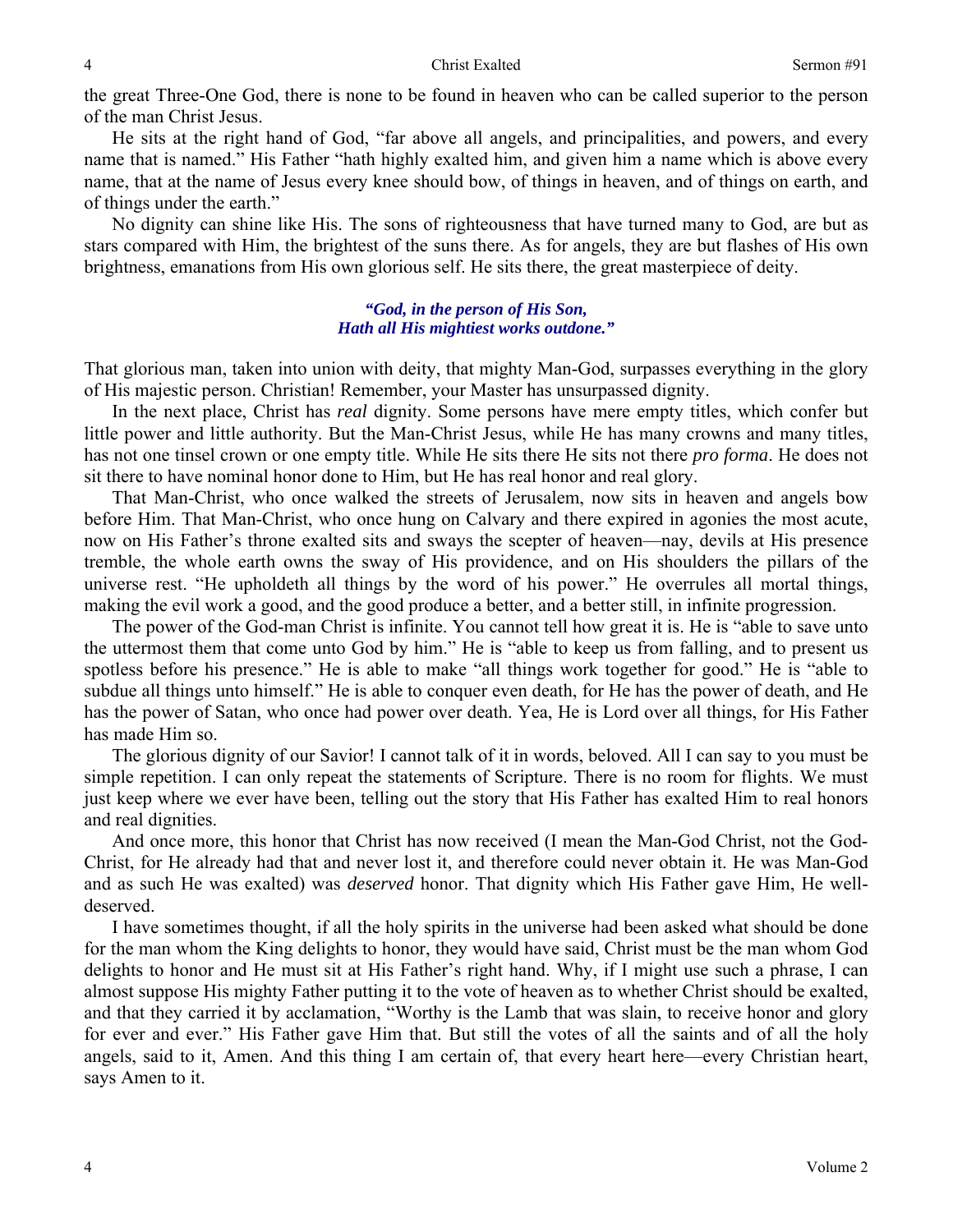#### Sermon #91 Christ Exalted

Ah! beloved, we would exalt Him, we would crown Him, "crown him Lord of all." Not only will His Father crown Him, but we ourselves would exalt Him if we had the power. And when we shall have power to do it, we will cast our crowns beneath His feet and crown Him Lord of all.

It is deserved honor. No other being in heaven deserves to be there. Even the angels are kept there and God "chargeth his angels with folly," and gives them grace, whereby He keeps them. And none of His saints deserve it. They feel that hell was their desert. But Christ's exaltation was a deserved exaltation. His father might say to Him, "Well done, My Son, well done. You have finished the work which I had given You to do. Sit You forever, first of all men, glorified by union with the person of the Son. My glorious co-equal Son, sit You at My right hand till I make Your enemies Your footstool."

One more illustration and we have done with this. We must consider the exaltation of Christ in heaven as being in some degree a representative exaltation. Christ Jesus exalted at the Father's right hand, though He has eminent glories, in which the saints must not expect to share, essentially He is the express image of the person of God, and the brightness of His Father's glory, yet, to a very great degree, the honors which Christ has in heaven, He has as our representative there.

Ah! brethren it is sweet to reflect how blessedly Christ lives with His people. You all know that we were

> *"One, when He died, one, when He rose, One, when He triumphed o'er His foes; One, when in heaven He took His seat, And angels sang all hell's defeat."*

Today you know that you are one with Him, now, in His presence. We are at this moment "raised up together," and may, afterwards, "sit together in heavenly places, even in him." As I am represented in parliament, and as you are, so is every child of God represented in heaven. But as we are not one with our parliamentary representatives, that figure fails to set forth the glorious representation of us which our forerunner, Christ, carries on in heaven, for we are actually one with Him.

We are members of His body, of His flesh, and of His bones, and His exaltation is our exaltation. He will give us to sit upon His throne, for as He has overcome, and is set down with His Father on His throne. He has a crown, and He will not wear His crown unless He gives us crowns, too. He has a throne, but He is not content with having a throne to Himself. On His right hand there must be His bride in gold of Ophir. And He cannot be there without His bride. The Savior cannot be content to be in heaven unless He has His church with Him, which is "the fullness of him that filleth all in all."

Beloved, look up to Christ now. Let the eye of your faith catch a sight of Him. Behold Him there, with many crowns upon His head. Remember, as you see Him there, you will one day be like Him, when you shall see Him as He is. You shall not be as great as He is, you shall not be as glorious in degree, but still you shall, in a measure, share the same honors, and enjoy the same happiness, and the same dignity which He possesses.

Be then content to live unknown for a little while. Be content to bear the sneer, the jest, the joke, the ribald song. Be content to walk your weary way through the fields of poverty or up the hills of affliction. By and by you shall reign with Christ, for He has "made us kings and priests unto God, and we shall reign for ever and ever."

By and by we shall share the glories of the Head. The oil has been poured on His head. It has not trickled down to us yet, save only in that faithful fellowship which we have. But by and by that oil shall flow to the very skirts of the garments, and we, the meanest of His people, shall share a part in the glories of His house by being made kings with Him, to sit on His throne, even as He sits on His Father's throne.

**III.** And now, in the last place, WHAT ARE CHRIST'S EXPECTATIONS?

5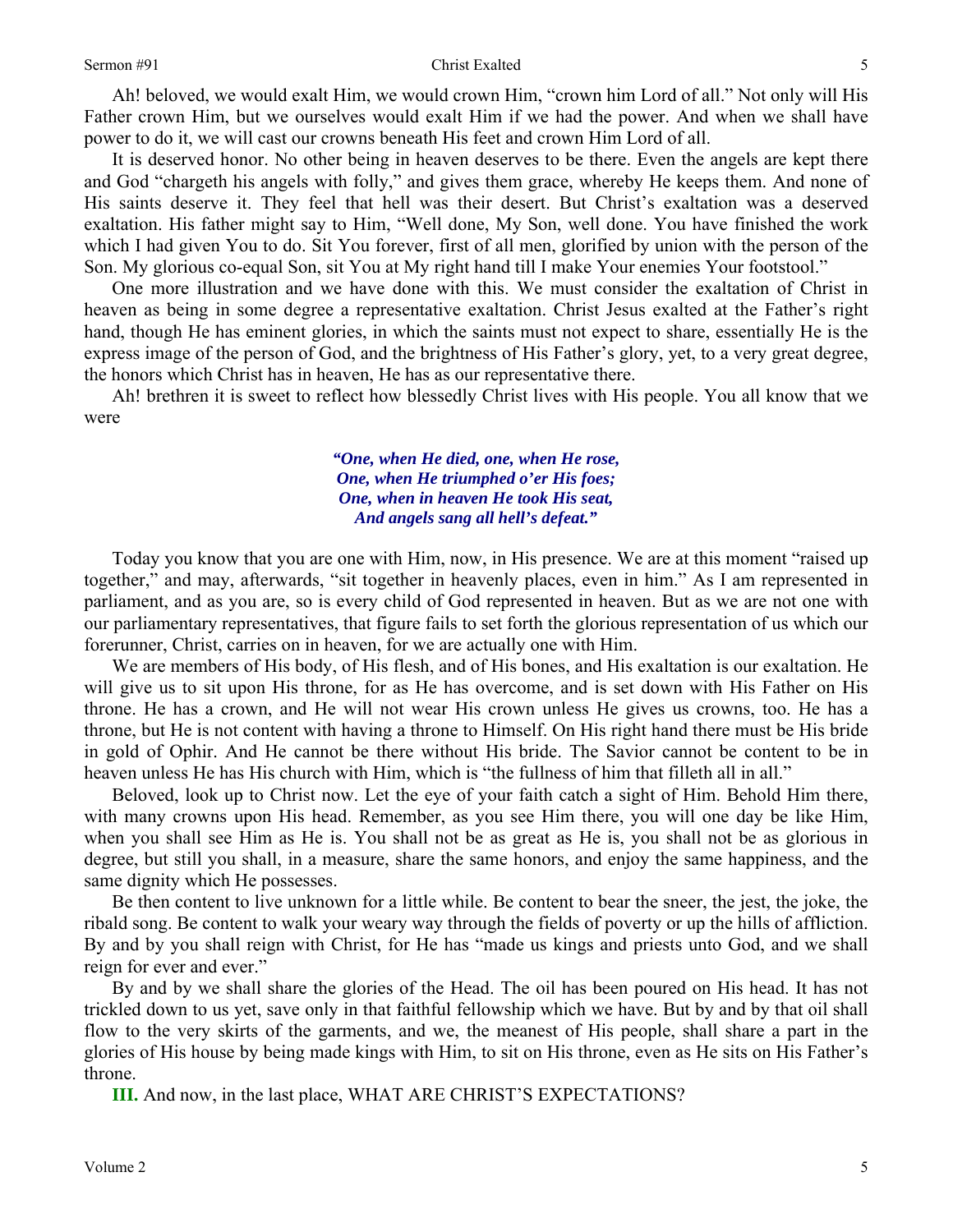We are told, *He expects that His enemies shall be made His footstool*. In some sense that is already done. The foes of Christ are, in some sense, His footstool now. What is the devil but the very slave of Christ? For he does no more than he is permitted against God's children. What is the devil, but the servant of Christ, to fetch His children to His loving arms?

What are wicked men, but the servants of God's providence unwittingly to themselves. Christ has even now "power over all flesh that he may give eternal life to as many as God has given him," in order that the purposes of Christ might be carried out. Christ died for all and all are now Christ's property. There is not a man in this world who does not belong to Christ in that sense, for He is God over him and Lord over him.

He is either Christ's brother or else Christ's slave, His unwilling vassal that must be dragged out in triumph, if he follow Him not willingly. In that sense, all things are now Christ's.

But we expect greater things than these, beloved, at His coming, *when all enemies shall be beneath Christ's feet upon earth*. We are, therefore, many of us, "looking for that blessed hope; that glorious appearing of the kingdom of our Saviour Jesus Christ." Many of us are expecting that Christ will come. We cannot tell you when, we believe it to be folly to pretend to guess the time, but we are expecting that even in our life the Son of God will appear, and we know that when He shall appear He will tread His foes beneath His feet, and reign from pole to pole, and from the river even to the ends of the earth.

Not long shall anti-christ sit on her seven hills. Not long shall the false prophet delude his millions. Not long shall idol gods mock their worshippers with eyes that cannot see, and hands that cannot handle, and ears that cannot hear,

#### *"Lo! He comes, with clouds descending."*

In the winds I see His chariot wheels. I know that He approaches, and when He approaches, He "breaks the bow and cuts the spear in sunder, and burns the chariot in the fire." And Christ Jesus shall then be King over the whole world. He is King now, virtually, but He is to have another kingdom. I cannot see how it is to be a spiritual one, for that is come already. He is as much King spiritually now as He ever will be in His church, although His kingdom will assuredly be very extensive.

But the kingdom that is to come, I take it, will be something even greater than the spiritual kingdom. It will be a visible kingdom of Christ on earth. Then kings must bow their necks before His feet. Then at His throne the tribes of earth shall bend. Then the rich and mighty, the merchants of Tyre, and the travelers where gold is found, shall bring their spices and myrrh before Him, and lay their gold and gems at His feet.

> *"Jesus shall reign where'er the sun Does his successive journeys run; His kingdom stretch from shore to shore, Till moons shall wax and wane no more."*

Once more, beloved, *Christ will have all His enemies put beneath His feet in that great day of judgment*. Oh! That will be a terrible putting of His foes beneath His feet, when at that second resurrection, the wicked dead shall rise. When the ungodly shall stand before His throne and His voice shall say, "Depart, ye cursed."

Oh! rebel, you that have despised Christ, it will be a horrible thing for you, that that man, that gibbeted, crucified man, whom you have often despised, will have power enough to speak you into hell. That the man whom you have scoffed and laughed at, and of whom you have virtually said, "If He be the Son of God, let Him come down from the cross," will have power enough, in two or three short words, to damn your soul to all eternity, "Depart from me, ye cursed, into everlasting fire, prepared for the devil and his angels."